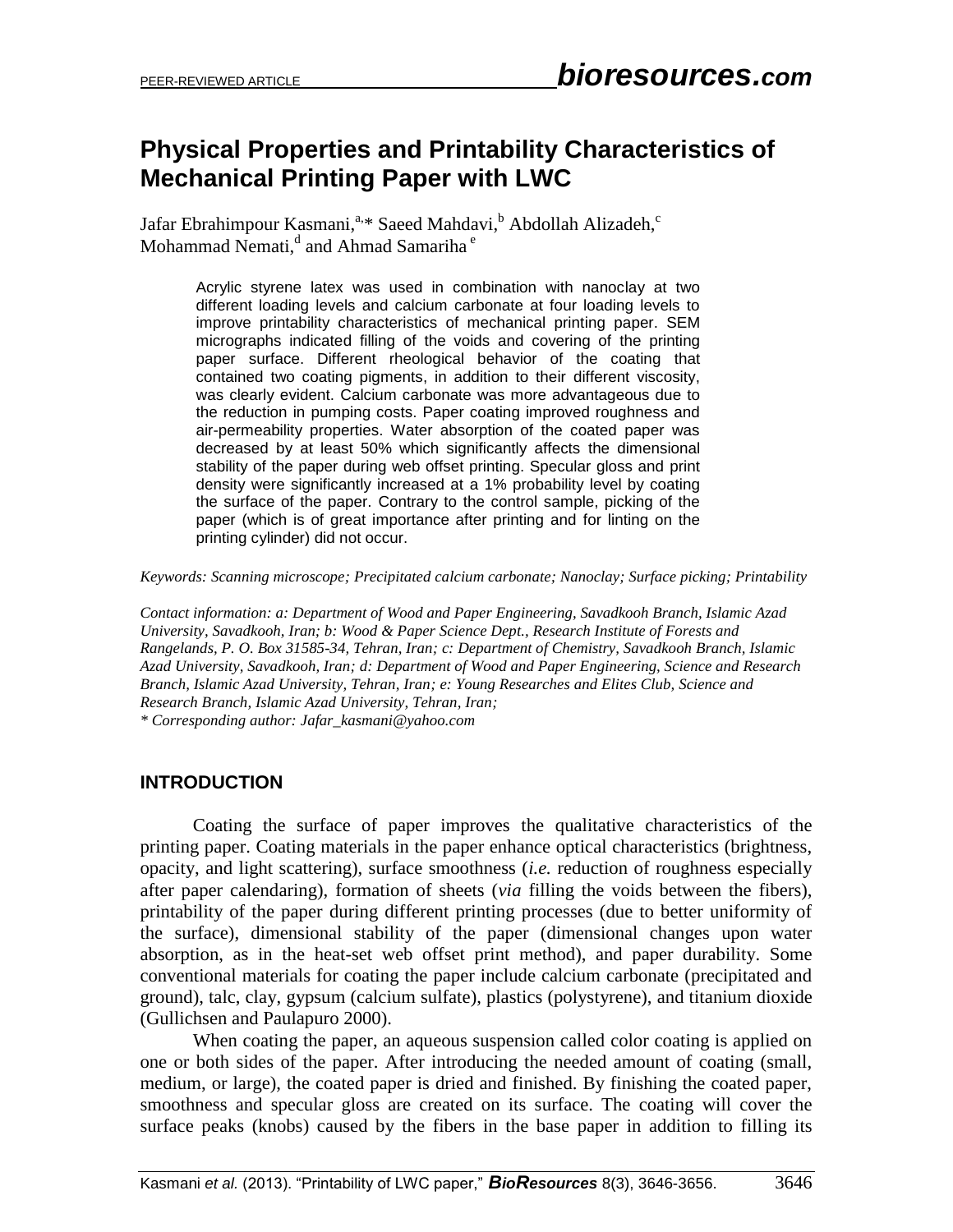voids. Different coating methods usually tend to fill the voids of the fibers by covering the peaks (through thin layers). The objective of some paper-coating methods is to make a uniform thickness of the paper by covering its surface peaks, although the voids may not be filled completely.

The coating has different components, the most important of which is pigment. The type of the pigment used in the coating differs according to the printing method employed. For example, the coating of the paper used for inkjet printing with liquid ink is different from that of heat-set web offset printing with paste ink. The most commonly used mineral pigments are kaolin clay and calcium carbonate. The pigments comprise particles smaller than 10 µm. The most important consequence of coating a paper is improvement of its printability characteristics. The coating layer must bear different pressures applied during the printing. For instance, strength of the paper toward thickness of the paper (Z direction) and/or its pick strength must be sufficiently high due to the sticky behavior of the offset print ink. The blade-coating method is a common practice in the papermaking industry. No special structure is formed in this method because a high pressure would break down the colloidal interactions in the coating process. This method is very important because it not only fills the voids of the paper, but also applies pressure on the peaks of the base paper during coating (Gullichsen and Paulapuro 2000; Paper Standards and Measurements 2007). The potential application of this method for coating paper at high speeds (2000 m/min) has made this technique economically noticeable (Kipphan 2001). No similar research has been done in Iran yet on coating using nanoclay and precipitated calcium carbonate to improve characteristics of print papers. The following addresses some foreign studies on this subject:

The application of calcium silicate nanoparticles for coating the paper in inkjet printing has been found promising in a relevant work. Comparing characteristics of the text printed on the uncoated paper (control sample) and the one treated with this mineral material demonstrated that the coated paper provides improved characteristics with respect to the treatment cost (Wygant *et al.* 1995).

Coating the surface of a carton with precipitated calcium carbonate (PCC) and ground calcium carbonate (GCC) up to 14  $\frac{g}{m^2}$  shows that the best specular gloss is achieved, with the particles showing narrow particle size distribution. Adding a further amount of latex leads to a partial reduction in specular gloss of the carton due to increased roughness. Almost the same results were obtained regarding brightness and whiteness of the carton. Meanwhile, the addition of more latex will decrease porosity and light scattering (Wygant *et al.* 1995).

The increased mass of the paper coating due to the creation of a much smoother layer leads to a smaller percentage of missing dots. This percentage is reduced in the papers that are coated with particles of greater aspect ratio (platy form) due to the better compressibility of the paper (especially during calendaring) (Preston *et al.* 2007).

The aim of this study was to improve the printability characteristics of mechanical printing paper *via* coating the surface with latex and two types of pigments (nanoclay and calcium carbonate).

#### **MATERIALS AND METHODS**

Mechanical printing paper with 70  $g/m^2$  base weight was procured from Mazandaran Wood and Paper Co. This base paper is produced from hardwoods with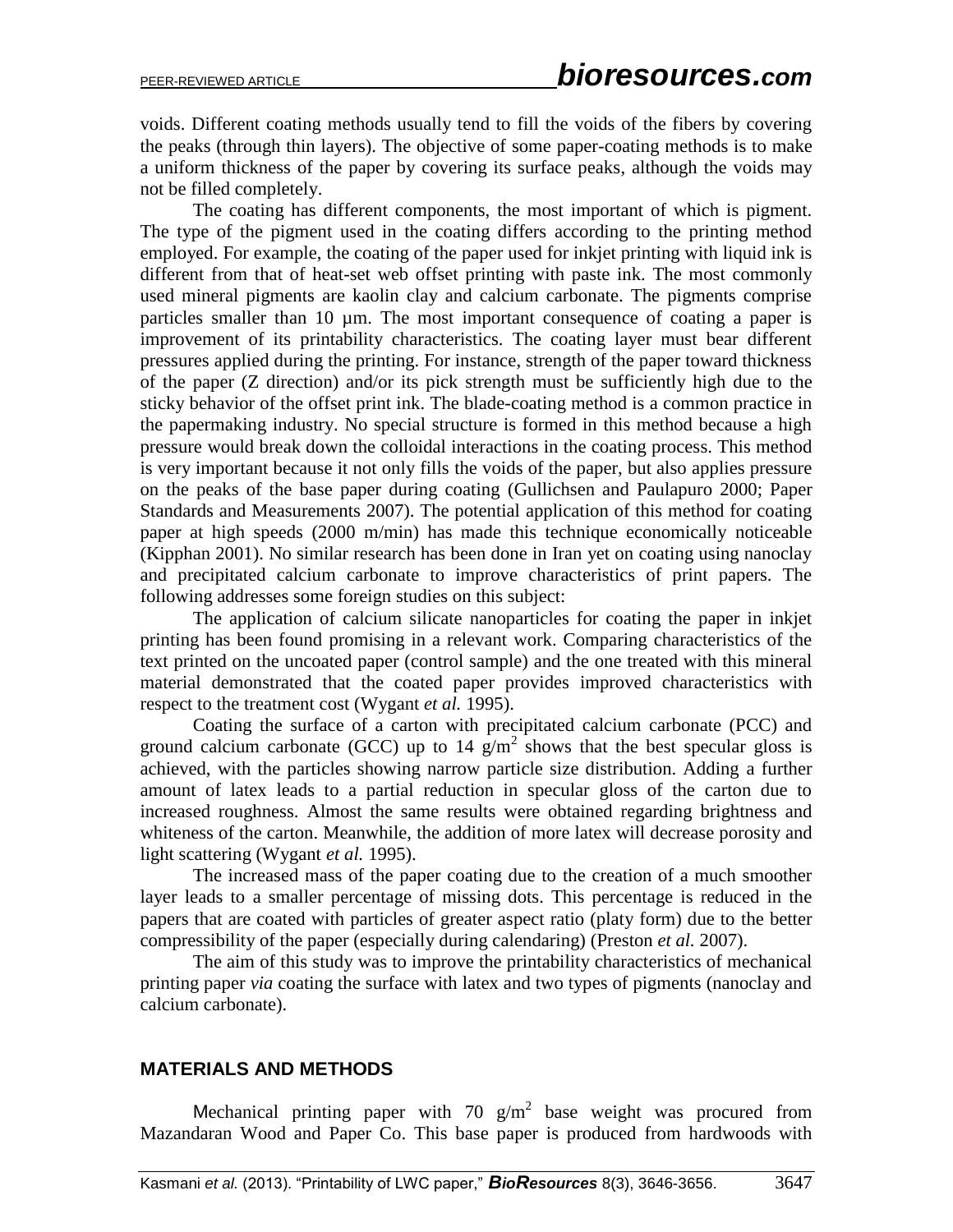specification as follows: 7.5% moisture, 69% brightness, 86% opacity, 10% ash, and 1.5  $g/m^2$  starch. The properties of the materials used including nanoclay and precipitated calcium carbonate are summarized in Table 1. The acrylic styrene latex used was of the hard film type (SH-315 from Simab Resin Co.). This latex had a milky appearance with an anionic emulsion system, 50% content solid particles, 300–9000 centipoise viscosity, and a minimum film-forming temperature (MFFT) of 20 °C.

Mixing the pigment and latex with 5 wt% and 10 wt% nanoclay and 20, 30, 40, and 50 wt% PCC was implemented by a dispersing apparatus at a rotation speed of 1500 rpm for 10 min. Lightweight coating was done using a blade coater on the paper surface making a thin film of  $4-6$  g/m<sup>2</sup>.

| Component                                | Trade<br>Name    | Manufacturer     | <b>Particle Size</b><br>$(\mu m)$       | Density<br>(g/cm <sup>2</sup> ) | Weight<br>Percent (%) |  |  |  |  |  |  |
|------------------------------------------|------------------|------------------|-----------------------------------------|---------------------------------|-----------------------|--|--|--|--|--|--|
| <b>Precipitated Calcium</b><br>Carbonate | Aragonite        | Neka Sang        | $5 - 6.5$                               | 2.82                            | 20-50                 |  |  |  |  |  |  |
| Nanoclay                                 | Cloistie-<br>30B | Clay<br>Products | $10\% < 2$<br>$50\% < 6$<br>$90\% < 13$ | 1.98                            | 5,10                  |  |  |  |  |  |  |

**Table 1.** Specifications of the Mineral Pigment of the Coating

The study of the microscopic structure of the coated papers was conducted using a scanning electron microscope at Sharif University of Technology. The following standard tests were done to determine the properties of the paper:

- $\blacktriangleright$  Basis weight: T410-Om88
- 
- Thickness: T411-Om89
- Air permeability (Gurley method): T460-Om02
- Roughness: T555-Om04
- Specular gloss: T480-Om05 and T653-Om03<br>
Superintends: T411-Om89<br>
Superintends and T653-Om03<br>
Superintends and T460-Om04<br>
Superintends: T555-Om04<br>
Superintends and Superintends and Superintends and Superintends<br>
Superinten Printability and surface picking (IGT): ISO 3783
- Water absorption (Cobb test):  $\overline{T}$ 441-Om09
- Density: (IGT)

Variations of viscosity and rheology of the coating material were recorded in a rheometer apparatus made by Anton Paar Co. (MCR 300) at a rotation speed of 30 rpm. Data analysis was done by SPSS statistical software in terms of one-way analysis of variance. The average values were finally compared and classified using the Duncan test at a 99% confidence level.

# **RESULTS AND DISCUSSION**

# **Rheological Behavior of the Coating**

Figures 1 and 2 depict variations of viscosity for the latex with 10% nanoclay and 50% calcium carbonate, respectively. It can be seen that the behavior of two types of the coatings used were changed by increasing the mixing time. The viscosity of the coating with 50% calcium carbonate was lower than the one containing 10% nanoclay. The viscosity demonstrated an ascending trend by increasing the mixing time with latex up to about 16 min, and then it became a descending trend through a thixotropic property. Although the coating with nanoclay did not show significant changes before 53 min, it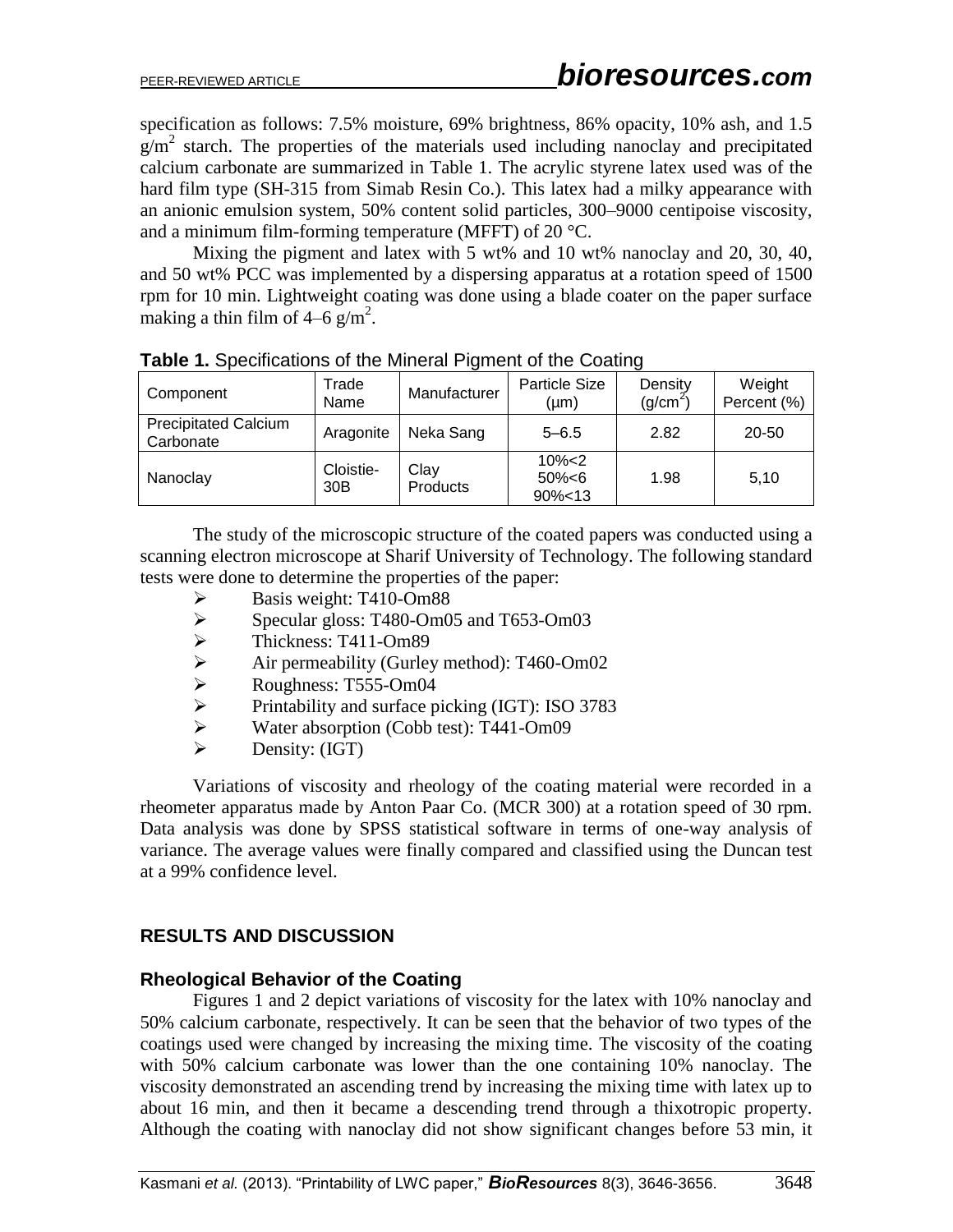increased significantly after 53 min. A greater amount of solid particles in the coating may alter water-retention capacity and viscosity of the coating, while improving the picking strength and specular gloss, decreasing binder consumption, and making the process cost-efficient (Dahlvik *et al.* 2011; Willenbacher *et al.* 1997). Using the coating that contains calcium carbonate with a great amount of solid particles (even with a large aspect ratio) is likely to reduce the costs of dilution and dewatering for the purpose of solving the problems associated with pumping the coating material (Gullichsen and Paulapuro 2000).

However, there are some problems with using the blade-coating method, for example, inability to control rheological behavior of the coating as a key parameter. It seems that this parameter has complicated correlations with some factors such as formulation of the coating (water retention capacity), parameters of the coating machine (*e.g.,* blade stiffness, blade angle, and speed), and properties of the paper (*e.g*., porosity, compressibility, roughness, and wettability). Therefore, measurement of the rheological characteristics is necessary to ascertain the computational fluid dynamic (CFD), though it is rather difficult to predict the behavior of various materials in the coating process *via* experimental techniques (Willenbacher *et al.* 1997).



**Fig. 1.** Variations of viscosity for latex and 10 wt% nanoclay



**Fig. 2.** Variations of viscosity for latex and 50 wt% calcium carbonate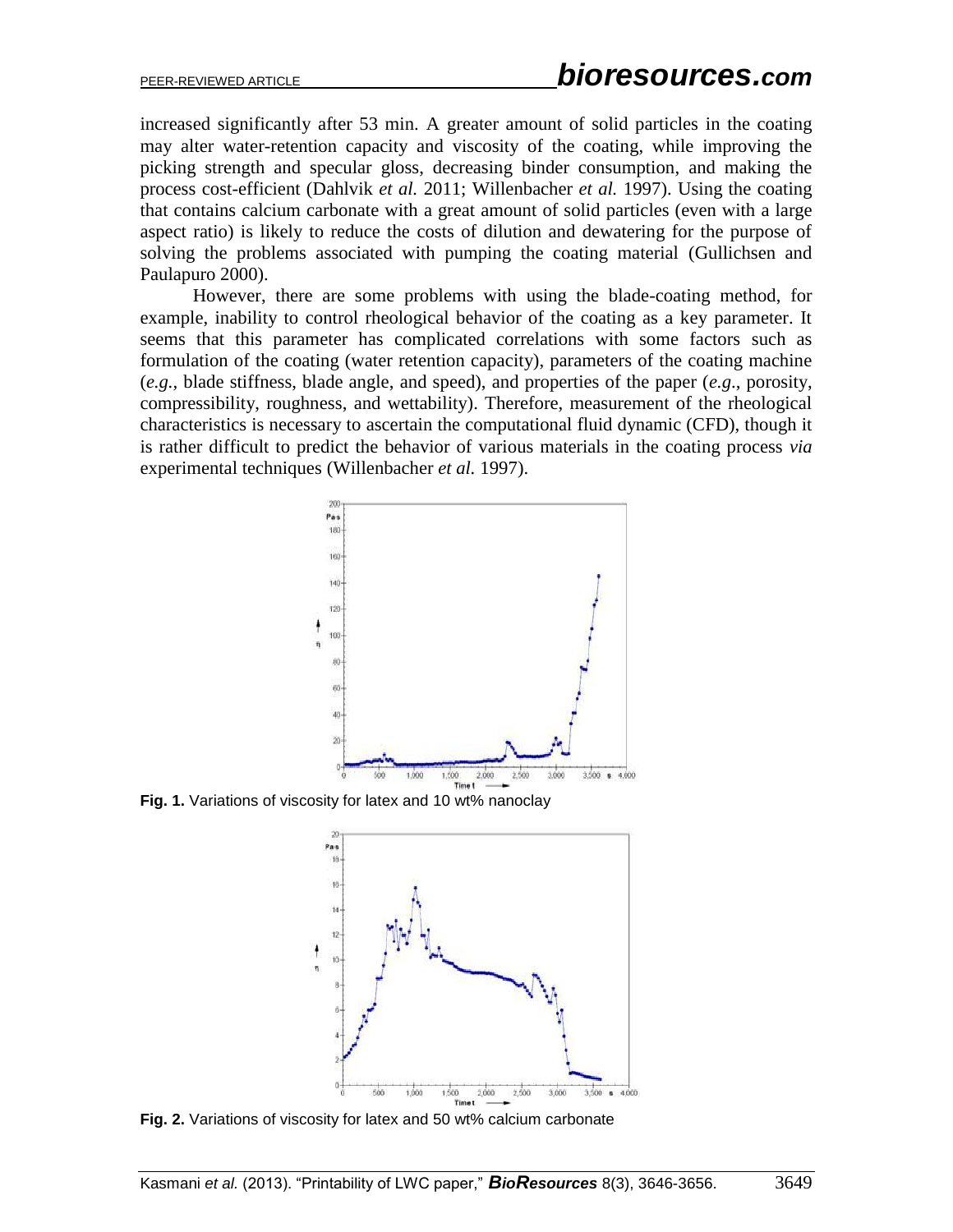#### **Microscopical Structure of the Coated Paper**

Figures 3 and 4 illustrate the surface of the paper coated with materials containing 20 wt% and 40 wt% calcium carbonate, respectively. It is evident from Fig. 4 that introduction of 50 wt% calcium carbonate has coated the surface of the fibers significantly better than the one with 20 wt% calcium carbonate. This coating would make better coverage of the paper surface, which can positively affect the printing quality. Leveling of the surface changes the absorption of ink which will finally improve the quality of the small print components in the versions copied from the original version. After coating color is applied on a base sheet, it consolidates into a porous structure that determines the physical and functional properties of the coated product. The pore size distribution of a coating layer determines its suitability for the intended printing process (Larrondo and Lepoutre 1990).

#### **Physical Properties and Printability of the Paper**

The results of the physical properties and printability of the treatments under study are listed in Table 2 with a statistical comparison. One-way analysis of variance revealed that there was no significant difference between average thicknesses from various treatments. Taking into account the studies conducted on the paper with small amounts of coating, the coating with nanoclay particles offers a greater density than the one containing structural calcium carbonate.



**Fig. 3.** Coating the print paper with latex and 20 wt% calcium carbonate (370 x magnification)



Fig. 4. Coating the print paper with latex and 40 wt% calcium carbonate (370× magnification)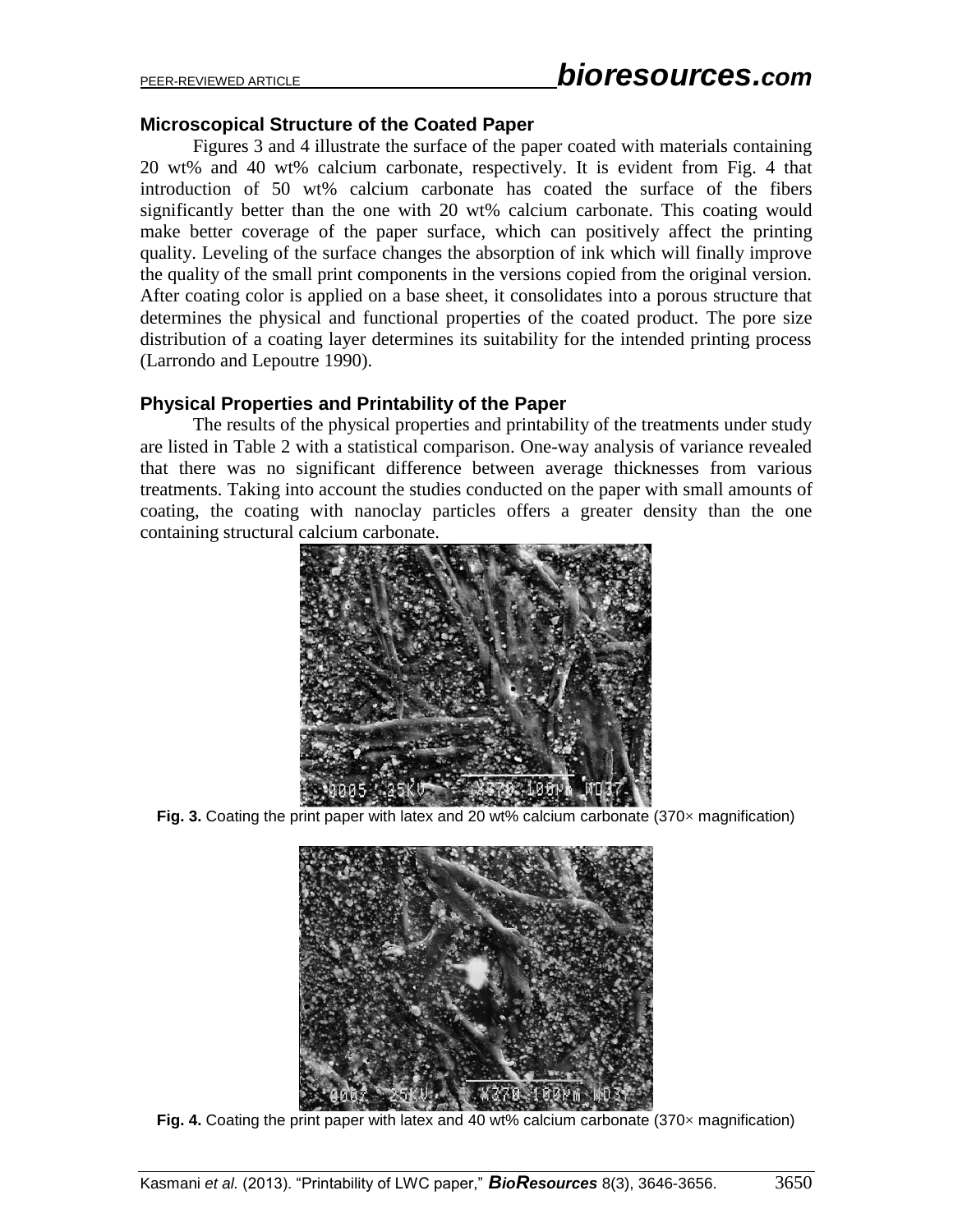Moreover, Figures 5 and 6 shows surfaces of the papers coated with 5 wt% and 10 wt% nanoclay, respectively. It can be observed that using 10 wt% nanoclay provides the a much better surface coating of the fibers as compared to that of 5 wt% nanoclay.



**Fig. 5.** Coating the print paper with latex and 5 wt% nanoclay  $(370 \times \text{magnification})$ 



Fig. 6. Status of nanoclay particles on the fibers at 10 wt% (1300× magnification)

The porosities of the nanoclay incorporated a greater shape factor and showed a more parallel arrangement on the surface of the paper (Chinga 2002). Considering the lower initial density of the nanoclay (Table 1), the greatest thickness of the paper (before calendaring) belonged to the treatment with the nanoclay, which can enhance the compressibility and reduce the thickness of the layer after calendaring and finishing operations. This may lead to forming some missing dots (Preston *et al.* 2007).

There is a significant difference among the average values of surface roughness from seven different samples of paper under examination at the 1% probability level. The maximum surface roughness was attributed to the control sample, whereas the minimum value belonged to the treatment with 50 wt% calcium carbonate which is categorized under D and A groups by using Duncan's multiple range test, respectively. Parkers' method (PPS) offers the best correlation with the paper printing quality (Preston *et al.* 2007). This observation was properly in accordance with the results of missing dots (Singh 2008). This characteristic was still considerable in the coated papers, and an even smoother surface of the paper would have been obtained if the calendaring process was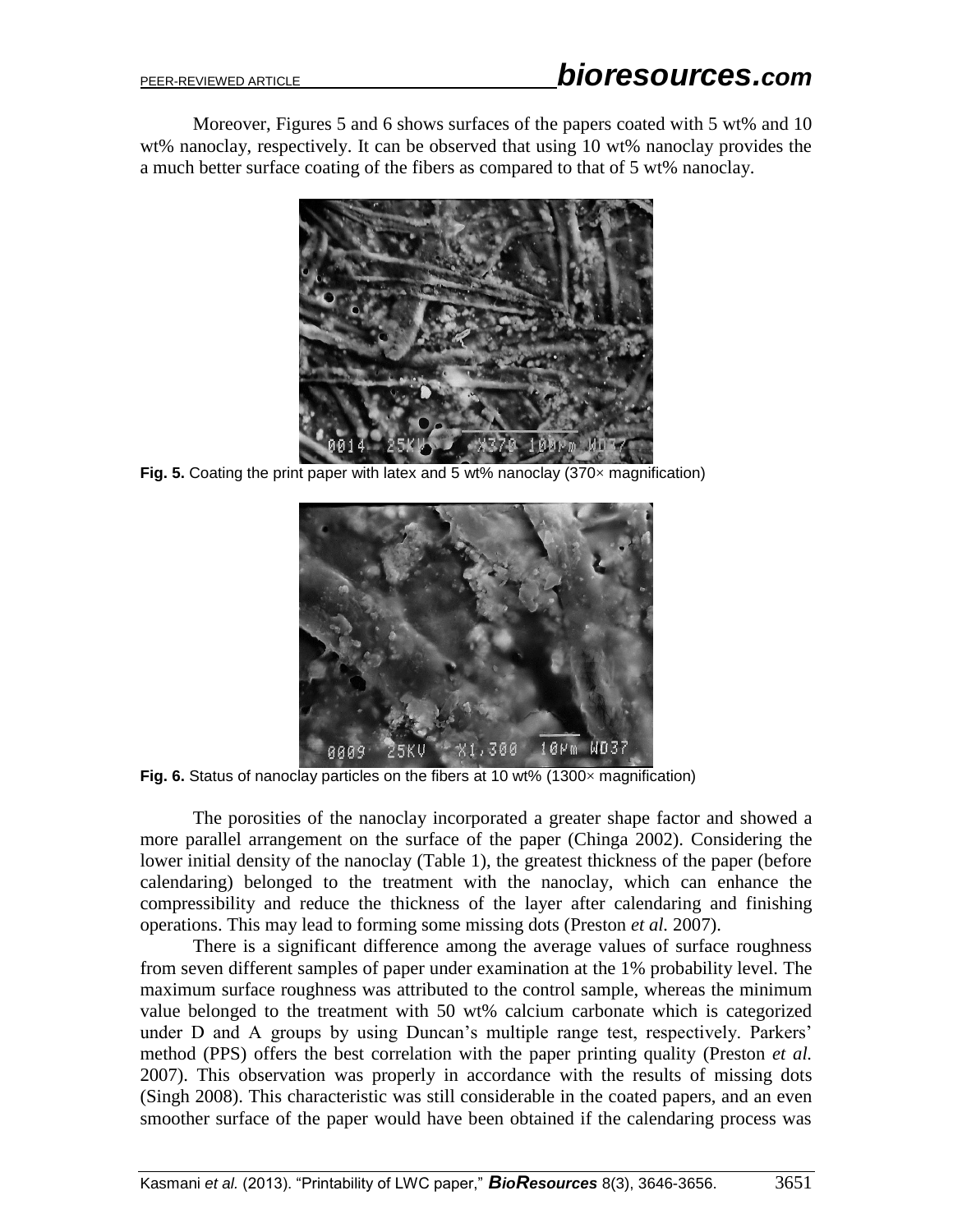utilized after the coating. The roughness of the calendared chemical thermo mechanical pulps were found to be about 2 µm in comparison with the samples that were not calendared (Singh 2008).

According to a report of the German Graphic Technology Research Association (FOGRA) in 2006, some 21% of the problems in paper printing are related to ink stability and drying. Thereby, reduction of the surface porosity is expected to have a positive effect on optical properties and printability of the paper as well as on the slow stability of the ink (FOGRA 2006). Examination of the coating material with different pigments demonstrated that the effect of porosity on the surface roughness of the coated paper was negligible (Sood *et al.* 2010).

Air permeability presented some information about the relative porosity of the paper. It should be noted that one may determine total volume and permeability of the paper pores thanks to the low viscosity of air rather than the size of the pores (Wygant *et al.* 1995). The resistance against air permeation in the treated papers was significantly greater than in the control sample. So the apparatus was unable to measure this effect for B, C, and G treatments. One-way variance analysis showed that there is a significant difference between measured average values at the 1% confidence level. The structural differences between coating layers with different components can be the main reason for different values of this characteristic in various treatments. Duncan's multi-range test puts four measurable treatments in four different groups.

It is possible to determine the position of the ink (dispersion and penetration) on the paper by measuring the amount of water. Using this method is of great importance for papers that are printed by the heat-set web offset technique (Paper Standards and Measurements 2007). It can be inferred from Table 2 that the maximum water absorption in the paper (Cobb test) was for the control sample, whereas the minimum water absorption belonged to the nanoclay treatments.

| Sample<br>Code | Treatment                | <b>Thickness</b><br>(µm) | Surface<br>Roughness<br>(µm) | Air<br>Permeability<br>(S) | Water<br>Absorption<br>(q/cm <sup>2</sup> ) | Specular Gloss<br>$20^{\circ}$ | $75^{\circ}$     | Print<br>Density  | Rate of<br>Surface<br>Picking | Apparent<br>Quality |
|----------------|--------------------------|--------------------------|------------------------------|----------------------------|---------------------------------------------|--------------------------------|------------------|-------------------|-------------------------------|---------------------|
| A              | Control                  | 88.5                     | $5.1d*$                      | 43 <sup>a</sup>            | 29.53 b                                     | 4.9a                           | 3.8 <sup>a</sup> | 1.2 <sup>a</sup>  | 72.9                          | Poor                |
| B              | 5% nanoclay              | 90.67                    | 4.9 <sup>d</sup>             | 0.R.                       | 12.73a                                      | 7.8 <sup>b,c</sup>             | 7 f              | 1.79 <sup>b</sup> | Not picked                    | Fair                |
| C              | 10% nanoclay             | 89.33                    | 4.43 b.c                     | 0.R.                       | 13a                                         | 8.4 <sup>d</sup>               | 6.5e             | 1.78 <sup>b</sup> | Not picked                    | Fair                |
| D              | 20% calcium<br>carbonate | 88.67                    | 4.23 <sup>b</sup>            | 416.1 $b$                  | 17.67a                                      | 7.5 <sup>b,c</sup>             | $5.9$ c,d        | 2.02 <sup>d</sup> | Not picked                    | Excellent           |
| E              | 30% calcium<br>carbonate | 88.57                    | 4.47 <sup>b,c</sup>          | 769 c                      | 13.43a                                      | $5.7$ c,d                      | 8.9e             | 1.72 <sup>b</sup> | Not picked                    | Good                |
| F              | 40% calcium<br>carbonate | 86.67                    | 4.7c,d                       | 1847 <sup>d</sup>          | 15.8 <sup>a</sup>                           | 5.3 <sup>c</sup>               | 9.5 <sup>f</sup> | 1.92c             | Not picked                    | Good                |
| G              | 50% calcium<br>carbonate | 86.33                    | 3.63 <sup>a</sup>            | 0.R.                       | 15.53 <sup>a</sup>                          | 7.1 <sup>b</sup>               | 7.1 <sup>b</sup> | 2 <sup>d</sup>    | Not picked                    | Excellent           |
|                | Computational<br>F       | 1.315                    | 25.12                        | 36623                      | 17.04                                       | 37942                          | 67071            | 2327              |                               |                     |
|                | Significance<br>level    | $0.31$ n.s.              | $0.000**$                    | $0.000**$                  | $0.000**$                                   | $0.000**$                      | $0.000**$        | $0.000**$         |                               |                     |

**Table 2.** Statistical Comparison and Classification of Average Physical Properties and Printabilities of the Coated Papers

\*Small letters show the mean statistical grouping by Duncan's multiple range tests.

O.R. out of measurable range of the apparatus

\*\* The difference between the averages is significant at the 1% level.

n.s. Difference between the averages is not significant.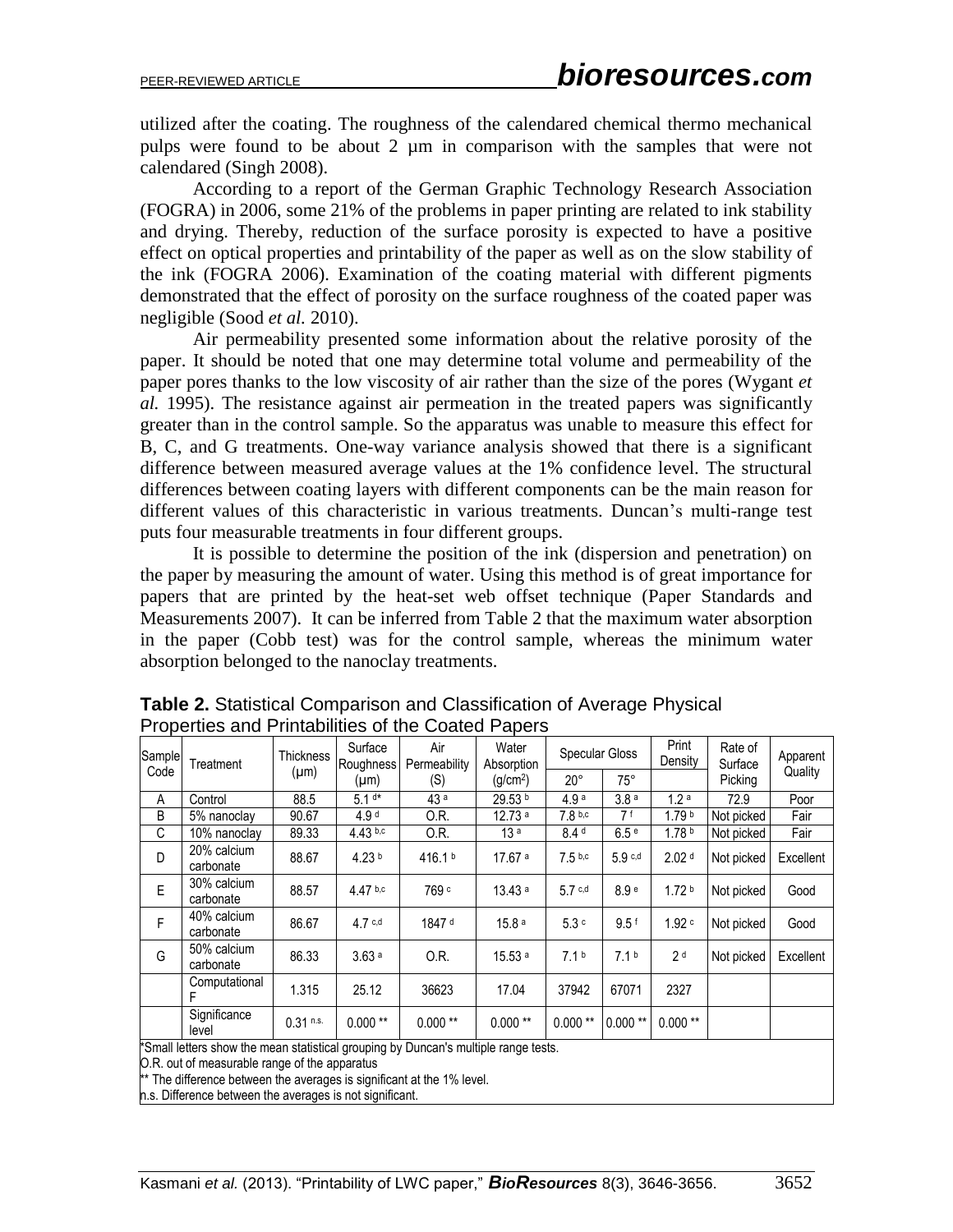This characteristic feature was reduced to nearly half in the coated papers, which is important from the dimensional stability point of view in the print machines as well as in improved quality of printing, particularly in the heat-set web offset method. By Duncan's classification, the papers coated with nanoclay and calcium carbonate were placed in one group (a), while the others were placed in the other group. How the ink is dispersed on the paper depends on the equilibrium between wettability, surface tension, and the porosity of the paper which affects the ink absorption behavior (Preston *et al.* 2007).

The amount of specular gloss is dependent on the surface structure and porosity of the substrate. The roughness at the micrometer scale can be covered to some extent by a film of ink (Ström *et al.* 2003). Two incident angles of  $20^{\circ}$  and  $75^{\circ}$  were applied to determine the specular gloss of different treatments. However, investigation on the amount of this characteristic was more important for the coated (not printed) paper at 75° (Ström *et al.* 2003). Table 2 shows variations of the specular gloss and print density of different treatments which are known as determinants for the amount of required ink for the printing operation being economic. It can be observed that specular gloss of the paper has been reduced by increasing the amount of pigments at a 75° angle. As previously mentioned, one reason may be failing to perform the finishing operations (calendaring) on the coated paper. Topography of the coated paper is affected by macro roughness (base paper) and micro roughness of its surface (Chen 2012). The difference between these two characteristics at the two angles may be assigned to topographic variations of the paper at these two angles. The print density is indicative of a greater thickness of the stabilized ink layer, which is itself a result of the wider coating network as well as the stringer bonding between the base paper and the ink. This characteristic has a significant effect on the quality of the printed version. The print density was reported to be 1.5 and 2 for the uncoated and coated papers, respectively (Kipphan 2001; Tripathi *et al.* 2007). Increasing the print density led to a greater specular gloss of the coated paper of the rotogravure and smaller pores of the coated paper, respectively. Meanwhile, the PCCtreated sample demonstrated lower specular gloss and print density in comparison with the sample that was treated with GCC (Preston *et al.* 2007). The maximum print density was related to D and G treatments which introduced the lowest roughness (Table 2). These two treatments are located in the same group based on Duncan's classification. On the other hand, visual comparison of printability among different samples shows that the best quality of printing was associated with the papers treated with calcium carbonate. The print quality of the paper prepared via blade coating was raised at greater masses (Preston *et al.* 2007). In multicolor printing, the paper must pass through printing cylinder and the offset blanket several times. A good adhesion quality of the ink on the coated paper is necessary in the printing process. Aggregation of the ink particles on the roll blanket, and picking of the printed surface are among the important issues (Wygant *et al.* 1995). A comparison among different pigments for paper coating revealed that calcium carbonate had the best performance in terms of not being picked from the surface of the printed area (Sood *et al.* 2010). Studying the picking ability via two methods (i.e. IGT and Prüfbau) offers promising results for the heat-set web offset method (Paper Standards and Measurements 2007). The picking test was implemented in an IGT apparatus (Model AIC2-5) by oil with high viscosity at different speeds. Comparison of the treated papers with the control sample (Table 2 and Figure 7) indicates that the surface of all the treated papers are not picked, although the control sample had been picked at 72.9 m/s speed. Comparing the coatings of the offset paper with two pigments of GCC and glossy clay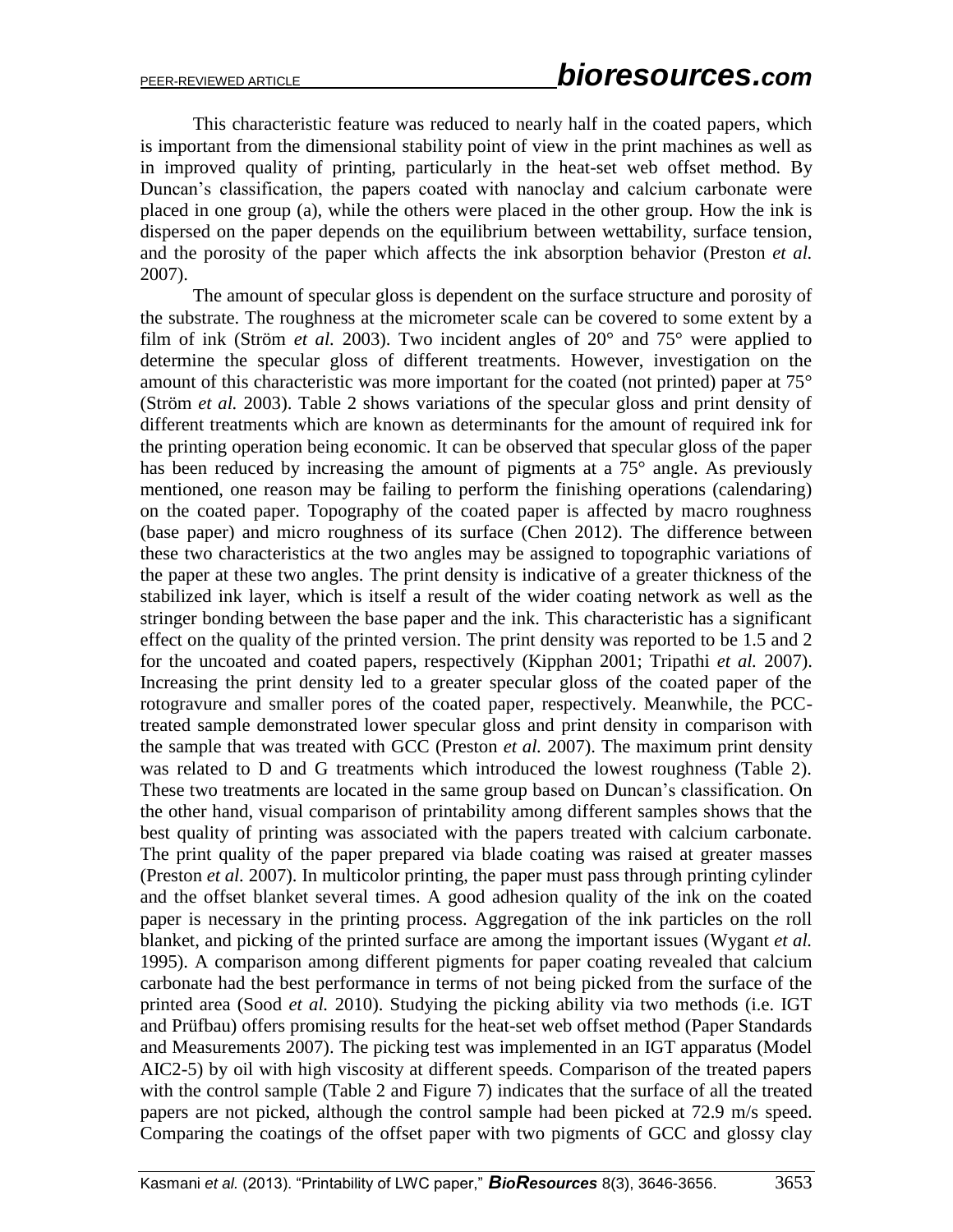implies that the coating with GCC pigment with smaller particles creates a greater surface which can be due to the specific area, capability of the ink to be stabilized, and enhanced hydrophility of the nanoclay (Dahlvik *et al.* 2011).



**Fig. 7.** Results of picking test on the surface of the printed areas: Comparing control samples and treated samples (A = Control;  $B = 5%$  nanoclay; C = 10% nanoclay; D = 20% calcium carbonate;  $E = 30\%$  calcium carbonate;  $F = 40\%$  calcium carbonate;  $G = 50\%$  calcium carbonate)

# **CONCLUSIONS**

- 1. The SEM images confirm the statements about the objectives of coating. We can see an improvement of paper quality and looks, as coating fills the cavities and covers the surface of base paper. Filling of paper surface pores and irregularities influences ink absorption and, together with covering paper, improves the ability of a printed image to reproduce the smallest details of the original image.
- 2. It is expected that preparation method and condition would be different due to the different rheological behaviors of nanoclay and calcium carbonate pigments.
- 3. Surface roughness and resistance against air permeation were improved for the coated papers in comparison with the control sample. This enhancement could be even greater when a further finishing operation (calendaring) is performed.
- 4. Reduction of the water absorption by at least 50% in the coated papers indicates that no considerable dimensional change of the paper roll will occur in the heatset web offset system by using dampening solution, which will improve the printing quality itself.
- 5. Increased specular gloss of the coated papers and their higher print density imply improvement of printability for this kind of the paper.
- 6. Running the picking test on the papers demonstrated that the coating has reinforced adhesion of the ink to the paper, while avoiding the problem of linting on the rolls (especially an offset blanket roll) and picking of the printed area.
- 7. To summarize, a light coating (4 to 6  $g/m<sup>2</sup>$ ) on mechanical paper from pulp from Mazandaran Wood and Paper Co. showed that the printability characteristics of this paper will be certainly be improved as compared to the control sample even without running the finishing operations (*e.g*., calendaring).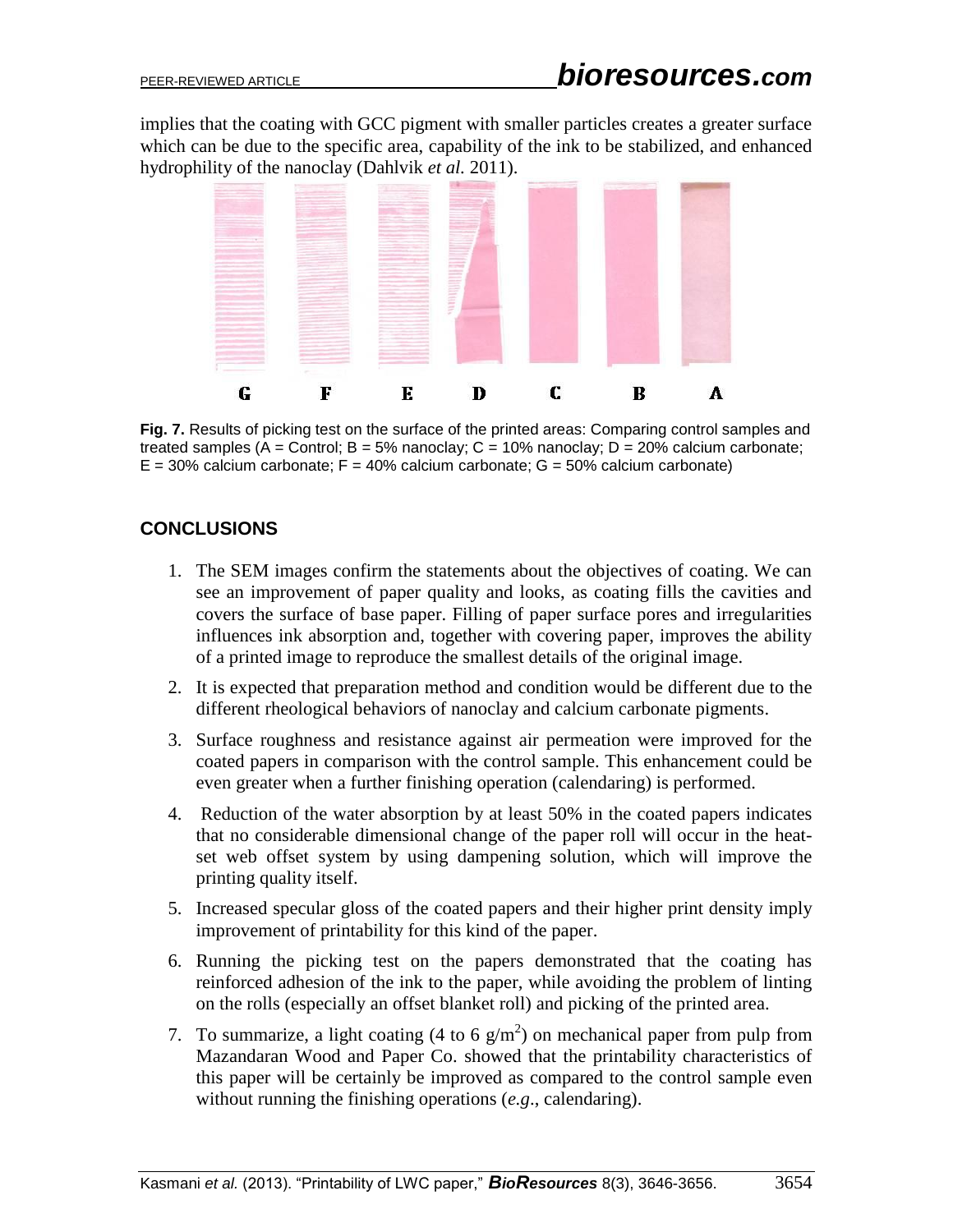### **ACKNOWLEDGMENTS**

This research was funded by vice-research and technology Islamic Azad University, Savadkooh Branch, in the form of a research plan entitled "Improvement of printing paper properties by using of Nano-clay and PCC pigments". The authors appreciate the support received from the vice-research and technology Islamic Azad University, Savadkooh Branch of Mazandaran.

# **REFERENCES CITED**

- Chen, T. (2012). "The influence of coating structure on sheet-fed offset ink setting rates," MS thesis, Western Michigan University, Department of Paper Engineering, Chemical Engineering and Imaging, USA.
- Chinga, G. (2002). "Structural studies of LWC paper coating layers using SEM and image analysis techniques," PhD thesis, Norwegian University of Science and Technology, Department of Chemical Engineering.
- Dahlvik, P., Bluvol, G., Kagerer, K. H., and Arnold, M. (2011). "Factors influencing the surface strength of coated papers," TAPPI Paper Conference Proceedings, 374-417.
- FOGRA (2007). *Annual Report 2006.* Fogra Forschungsgesellschaft Druck e.V., Munich, Germany.
- Gullichsen, J., and Paulapuro, H. (2000). Pigment Coating and Surface Sizing of Paper, Book 11, Finnish Paper Engineers' Association and TAPPI, 2-61.
- Kipphan, H. (2001). *Handbook of Print Media, Technologies and Production Methods*, Springer-Verlag, Berlin/Heidelberg/New York, 76-81.
- Larrondo, L. E., and Lepoutre, P. (1990). "Approaches for characterizing interactions in paper coating colors," TAPPI Coating Conference Proceedings, TAPPI PRESS, Atlanta, p. 43.
- Paper Standards & Measurements (2007). Sappi Europe SA, http://www.sappi.com/regions/sa/SupportAndSponsorships/Knowledge bank/Technical brochures/Paper - Standards and Measurements/20070709PaperStandardsMeasurementsfinalversionENG.pdf
- Preston, J., Nutbeem, C., Heard, P., and Wygant, R. (2007). "Coating structure requirements for improved rotogravure printability and reduced ink demand," TAPPI Coating & Graphic Arts Conference, Miami, USA, 18-23.
- Singh, S. P. (2008). "A comparison of different methods of paper surface smoothness evaluation," *BioResources* 3(2), 503-516.
- Sood, Y. V., Tyagi, S., Tyagi , R., Pande, P. C., and Tandon, R. (2010). "Effect of base paper characteristics on coated paper quality," *Indian Journal of Chemistry Technology* 17, 309-316.
- Ström, G., Englund, A., and Karathanasis, M. (2003). "Effect of coating structure on print gloss after sheet-fed offset printing," *Nordic Pulp & Paper Research Journal* 18, 108- 115.
- Tripathi, P., Joyce, M., Lee, D. I., Fleming, P. D., and Sugihara M. (2007). "Comparison of the surface and print quality of curtain and blade coated papers," Swansea Printing Technology Ltd., *TAGA J.* 3, 203-213.
- Willenbacher, N., Hanciogullari, H., and Wagner, H. G. (1997). "High shear rheology of paper coating colors—More than just viscosity," *Chem. Eng. Technol.* 20, 557-563.